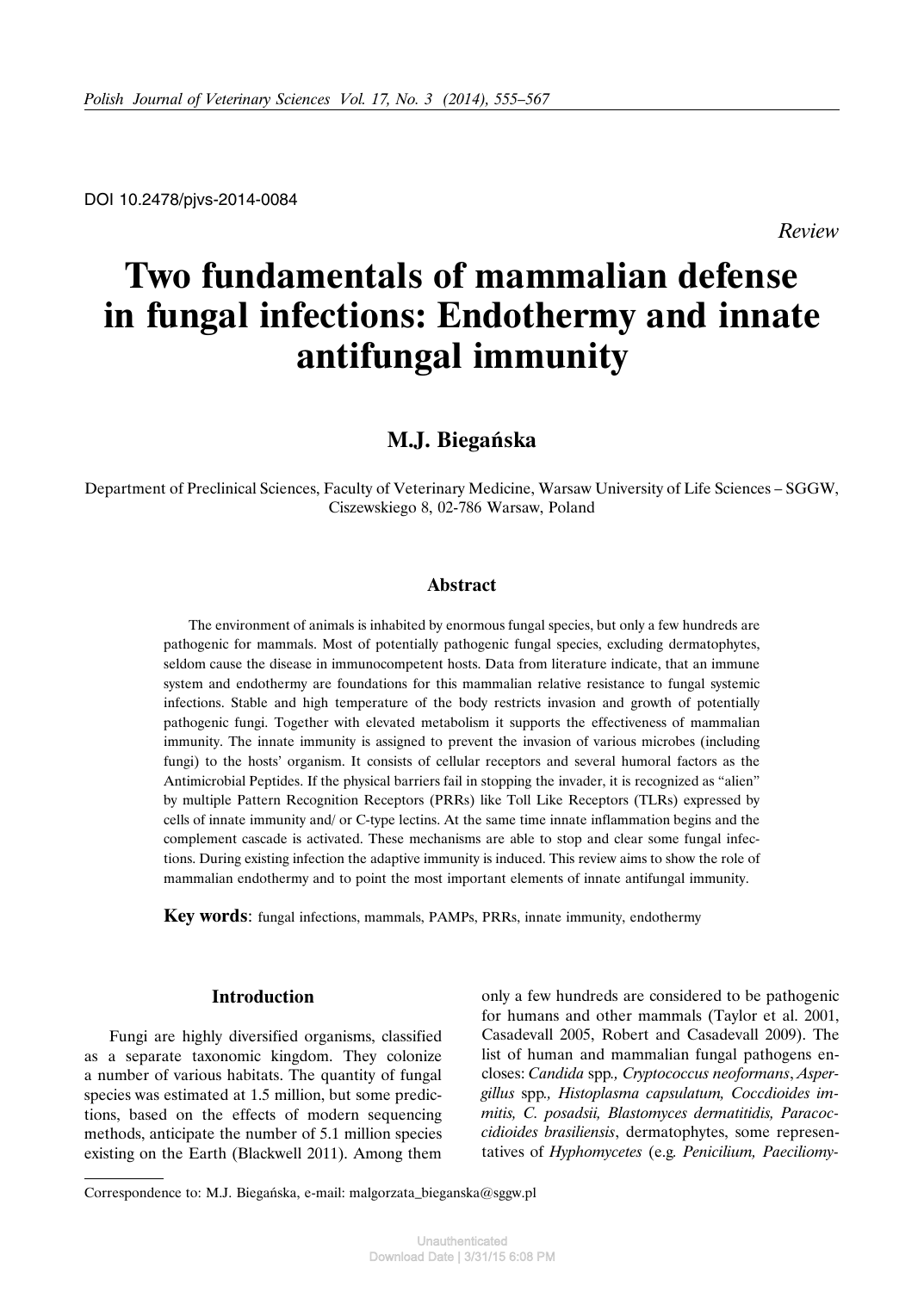*ces, Scopulariopsis, Fusarium* or *Exophiala*) and some *Zygomycetes* (e.g. *Mucor* or *Rhizopus*) (Burgeois and Kuchler 2012). The majority of fungal species, excluding dermatophytes, rarely cause the disease in hosts with efficient mechanisms of defense. The main factors predisposing humans and other mammals to severe fungal diseases are primary and secondary immunodeficiences, as indicate multiple cases of life-threatening mycoses, observed among immunocompromised hosts (Batura-Gabryel 2003, Sobol et al. 2009). Thus complex innate and adaptive mechanisms of the mammalian immune system are fundamentals in resistance to fungal infections.

The vast majority of publications about fungal diseases in animals concerns cold-blooded vertebrates, like *Amphibia* and Pisces. Papers referring to the cases of severe amphibian mycoses caused by *Batrachochytrium dendrobatidis* may serve as the example. These infections have resulted in large decline or extinction of about 200 of frogs' populations and species (Skerratt et al. 2007, Rollins-Smith et al. 2011). Moreover, phaeohyphomycoses and saprolegnioses of fish and their eggs are noted quite frequently (Hussein et al. 2001, Faisal et al. 2007, Cao et al. 2012). Numerous data may lead to the conclusion, that poikilothermic animals are more susceptible to fungal infections. Additionally, the list of mammalian and human fungal pathogens mentioned above, seems to be quite short, when compared to the thousands of species pathogenic to lower vertebrates. The main difference between these groups of animals is their immunity and mammalian endothermy. Some experiments points that high body temperature is the second foundation of mammalian resistance to fungal infections (Robert and Casadevall 2009, Bergman and Casadevall 2010).

# **Interaction between the host and pathogenic fungus**

To use a mammalian organism as the source of nutrients, potentially pathogenic microbes have to colonize the host, invade the hosts' tissues and establish themselves inside its organism. Thus some fungal species have evolved and formed many virulence factors e.g. polysaccharide capsule of *Cryptococcus neoformans* inhibits phagocytosis and enhances the dissemination of the fungus. Also fungal enzymes such as phospholipases and keratinases are used to overcome the hosts' immunity and to gain the access to the tissues and cells (Steenbergen and Casadevall 2003, Dworecka-Kaszak 2008, Krutkiewicz 2010). Some of them like SAP1, SAP2, SAP3 proteases of *C. albicans* serve as adhesins (Monod et al. 2002, Krutkiewicz 2010) or may contribute with fungal cell integrity, also inside the phagocyte (e.g. *C. neoformans'* laccase) (Steenbergen and Casadevall 2003). Furthermore, adherence abilities, molecular mimicry and thermal tolerance are important for various fungi. The crucial virulence factor for fungal opportunists like *C. albicans* and *Penicilium marneffei* is their ability to switch the morphology during the transition from a commensal or environmental organism into pathogen (Cooper and Haycocks 2000, Andrianopoulos 2002, Cooney and Klein 2008, Krutkiewicz 2010). Dimorphism is also an important virulence factor of *B. dermatitidis, H. capsulatum* and *C. immitis*. Besides changes in the enzymatic activity, this transformation modifies also fungal cell wall and aggravate the recognition of fungus (Cooney and Klein 2008, LeibundGut-Landmann et al. 2012).

Interactions between the host and potential pathogen are modified by the hosts' immunity. Animal organisms had evolved complex mechanisms of defense, which are able to prevent the infection or to terminate the infection before the disease occurs. Some of them e.g. the antimicrobial innate immunity were established very early during evolution and are present also in the invertebrates. The mammalian immune system is more sophisticated and more effective. The entire protection against most of fungal pathogens, requires the cooperation between the innate response provided by phagocytes (macrophages and neutrophils) and dendritic cells, and adaptive mechanisms directed by immunocompetent cells (Brown 2011). The advantage of almost instantly acting innate defense mechanisms is detection and elimination of several various pathogens. These mechanisms are also involved in activation of the specific, adaptive (acquired) response, involving cell mediated immunity (CMI) and humoral immunity (HI) (Weinberg et al. 1998, Zelante et al. 2007, Blanco and Garcia 2008). That immunity may be also protective during reinfection. If innate mechanisms are overcome by pathogenic fungus, CMI enclosing the Th1 type of the immune response is the main mechanism of defense. Moreover, the production of certain types of antibodies is important in antifungal protection and in pathogen clearing (Blanco and Garcia 2008). However, Th2 type of the immune response may cause the hypersensitivity, frequently observed during fungal diseases. Also, certain immunoglobulins in some fungal infections may contribute to the pathogenesis (e.g. in *C. neoformans* or *C. albicans* infections) (Casadevall 1995, Blanco and Garcia 2008). In both CMI and HI, the role of particular elements depends on the host and on the invading fungus. Although many of the pathways of the adaptive immunity has already been explained, the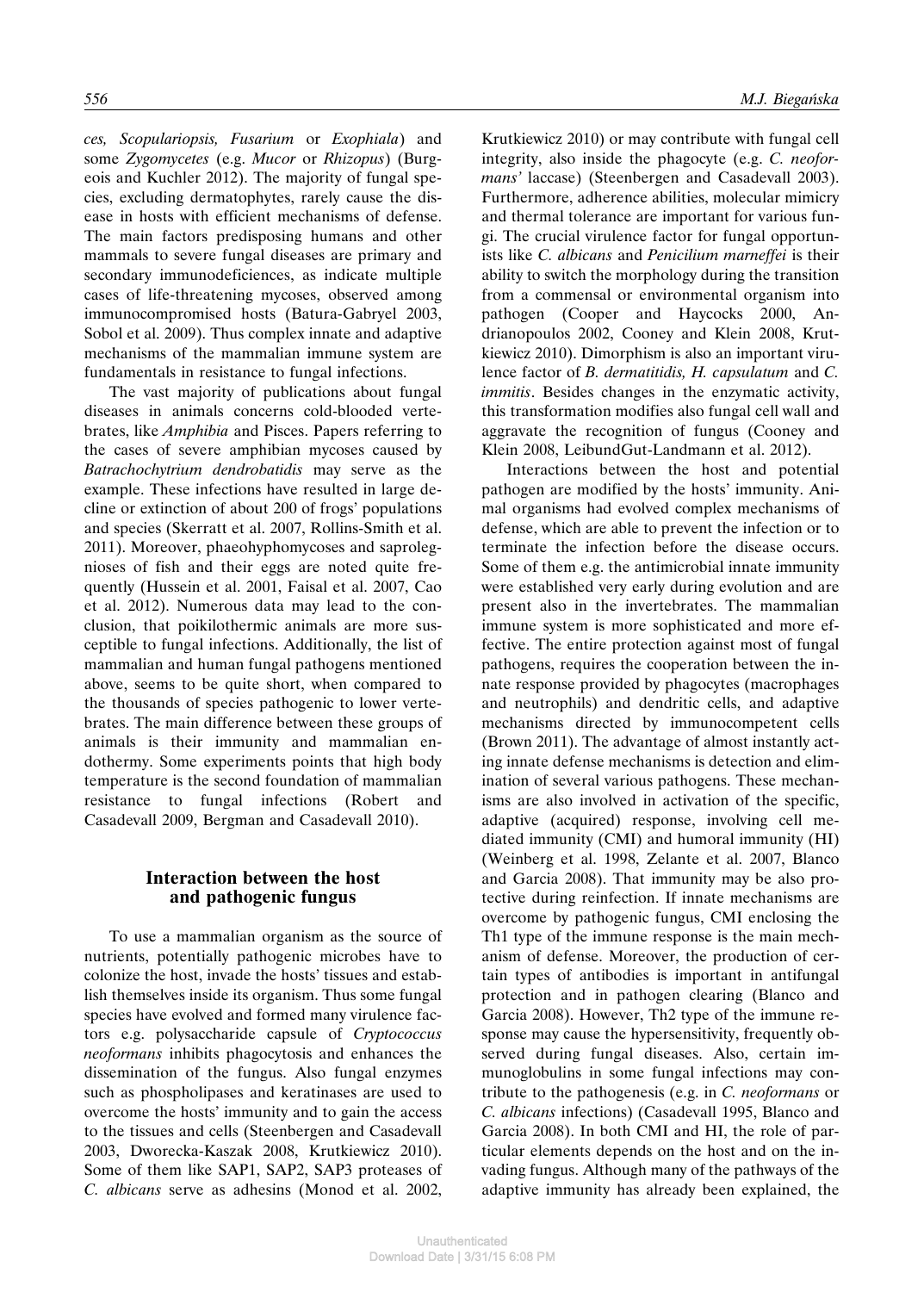complexity of all adaptive mechanisms and differences observed among various hosts does not allow for generalization.

# **The basis of the relative mammalian resistance to fungal infections**

During their life all animals have permanent contact with various hostile microorganisms. The effective resistance to their constant attacks is essential for organisms' survival. It begins with physical "obstacles" which eliminate some of microbes. The next step is proper recognition of attacking fungi followed by activation of defense mechanisms capable of destroying the invader. All of this is provided by the innate immunity enclosing the abilities of phagocytic cells (neutrophils and macrophages), the activity of the complement system and inflammatory response. Additional advantage of mammals is their endothermy. This achievement enables proper action of the immune system and eliminates many of the fungal pathogens, unable to grow in elevated, stable temperature of the mammalian body. If the complete elimination of pathogens is not possible, the disease occurs.

#### **Innate defense mechanisms**

Innate defense mechanisms were traditionally classified as constitutive and inducible mechanisms. While the constitutive mechanisms are inherent barrier present in the "natural doorways" of the body, constantly confronted with the fungi existing in an environment, inducible pathways are activated during the recognition of fungi (Zelante et al. 2007). The physico-chemical barriers of the skin and mucosal membranes of the gastrointestinal, genitourinary and respiratory tracts are the first line of defense against fungi, able to stop many of them (Tizard 2004, Blanco and Garcia 2008). The intact skin epidermis covered with sebum rich in short-chain fatty acids and high concentration of NaCl is the physical barrier difficult to cross. Excluding the dermatophytes, able to penetrate it with keratinolytic enzymes, other fungi (e.g. *Zygomycetes*) to cause the clinical mycosis have to be implemented into deeper skin layers or to the tissues during the trauma. Sometimes the fungal infection develops in the skin areas debilitated due to extensive burns or in diabetic lesions. Frequently, mycoses are the consequences of other disorders affecting the skin e.g. atopic dermatitis or lethal acrodermatitis in dogs (McEwan 2001).

Besides the skin, other entry to the mammalian body are the mucous membranes. Their continuity is supported by the presence of antimicrobial peptides, IgA and carbohydrate-digesting lysozyme. Lysozyme has been found in secretions such as tears and saliva and in some body fluids. It is also present in granulocytes, macrophages and monocytes. This enzyme has well known antibacterial activity, but it is also able to kill or to impede the growth of various fungi e.g. *Candida, Cryptococcus, Histoplasma, Aspergillus* and *Paracoccidioides* (Brown 2011). Mucosal membranes are also "self-cleaned" by their natural functionality e.g. by the GI peristalsis, urine flow or by congenital reactions like coughing and sneezing.

As it is known, some fungi (e.g. *Candida* yeasts) participate in the oral, gastrointestinal and vaginal biota of healthy individuals (Jouault et al. 2006). This well adapted biota is following defensive barrier, playing the supportive role in innate immunity, because it impedes the settlement of pathogens and counteracts the infection (Blanco and Garcia 2008). The fungal disease develops, if some of mentioned mechanisms are disturbed or debilitated. For example, vulvovaginal candydosis frequently occurs when the natural biota is disrupted after antibiotic therapy. The efficiency of physico-chemical barriers, supported with immunity seems to be quite high, considering how many fungal species encounter an animal during its' life and how many fungal elements it inhales or ingests.

Simultaneously with stopping many of encountering microbes the innate response is capable of more sophisticated reactions. The important assignment of innate immunity is the protection against the microbes breaking through the physico-chemical barriers. This kind of response is almost immediate because the first reactions are observed within minutes. Innate defense mechanisms detect and recognize unfamiliar, chemical structures common to microbes and absent in animals (Zelante et al. 2007). Generally, they identify "invaders" on molecular level and react with specialized sentinel and defensive cells. During inflammation the innate response is mediated by the phagocytes mainly macrophages, neutrophils and monocytes. It is effective in controlling of some fungal infections, when those specialized cells, are able to phagocytose and destroy fungal elements. The multifactorial inflammatory response and the activated complement cascade are additional, accompanying processes involved (Tizard 2004, Zelante et al. 2007, Brown 2011, Santamaria et al. 2011).

## **The first element of defense – the recognition of pathogen: PAMPs and PRRs**

Activation of innate antifungal defense mechanisms depends on the recognition of the **PAMP** structures (Pathogen-Associated Molecular Patterns),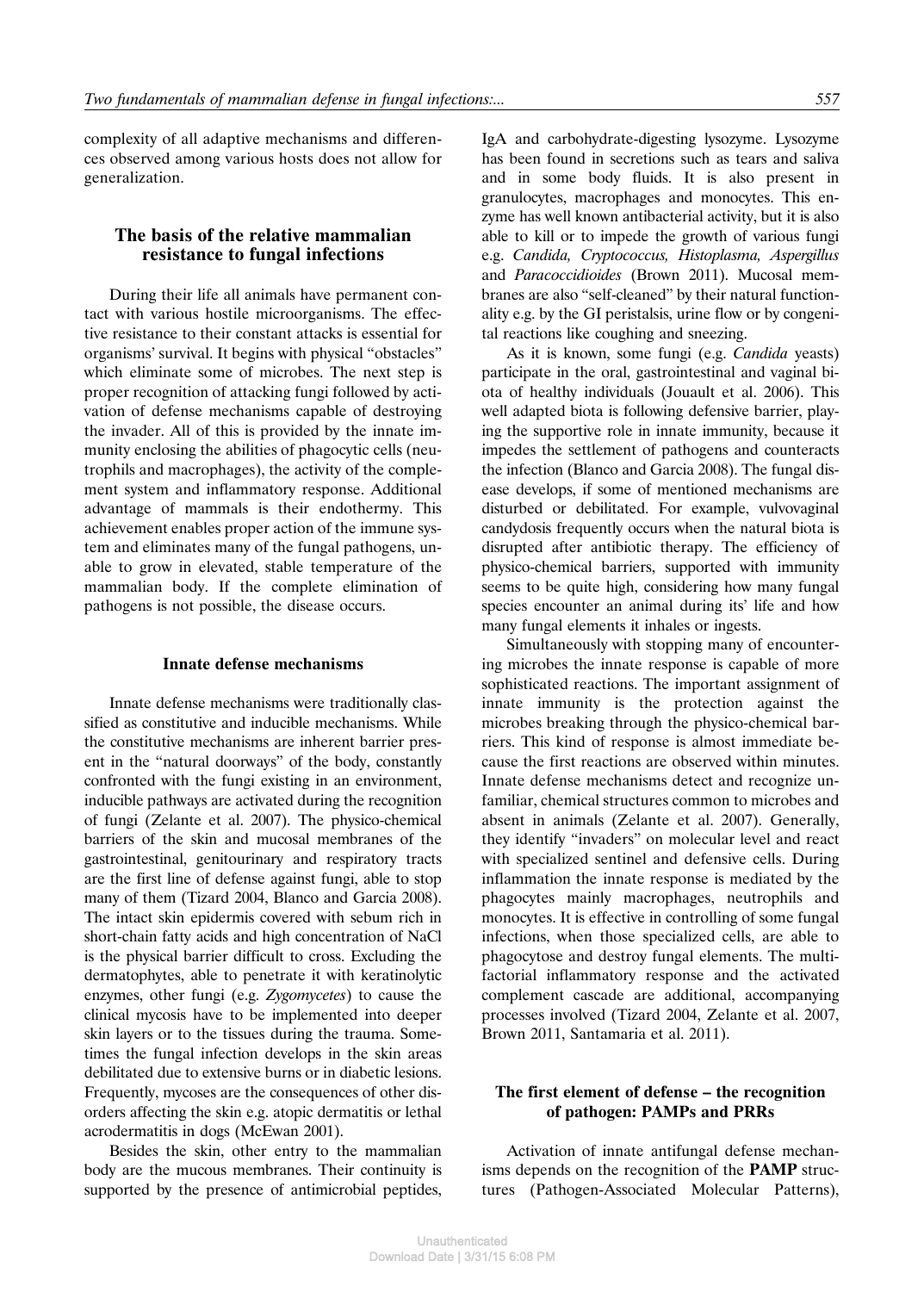present on the microbes invading the animal. These structures are evolutionary conserved and invariant in many groups of pathogens, including fungi. The majority of data about fungal PAMPs refers to opportunistic or pathogenic species, frequently isolated from severe human mycoses. These structures in other fungi are less known. In general, the recognition of fungi is based on the detection of cell wall components, mostly carbohydrate polymers and mannosylated proteins, by specialized corresponding receptors. In *C. albicans* glucuronoxylomannan (GXM), mannan, β1,3- and β1,6-glucan and phospholipomannan (PLM) of cell wall were identified as PAMPs. Also, GXM of *C. neoformans, C. gattii* and *A. fumigatus* were recognized as PAMPs (Fonseca et al. 2010, Brown 2011, Burgeois and Kuchler 2012). Additionally, some fungal proteins can be sensed e.g. one of adhesins – BAD-1 in *B. dermatitidis* or one of heat shock proteins – HSP60, present in the cell wall of *H. capsulatum* (Long et al. 2003, Brown 2011). Pathogenic *C. albicans* is recognized by proteins glycosylated with O- or N- linked mannosyl chains, present in outer layer of cell wall (Netea et al. 2006b). Some publications indicate that fungal PAMPs are also nucleic acids e.g. DNA and RNA of *Candida* spp. and *A. fumigatus* alike DNA of *C. neoformans* and *Malassezia furfur* (Fonseca et al. 2010, Brown 2011, Burgeois and Kuchler 2012). However, nucleic acids are exposed for recognition only after the fungus is destroyed or phagocytosed. They trigger alternative pathways of the immune response through mechanisms activated by the PAMPs of fungal cell wall (Brown 2011, LeibundGut-Landmann et al. 2012). It is also presumed, that chitin similarly to other surface polysaccharides may be fungal PAMP, but neither corresponding receptor nor its location is established (Brown 2011).

To identify PAMPs, the pattern recognition receptors (PRRs) are used by multiple hosts' cells, mainly macrophages, monocytes, dendritic cells and endothelial cells (Zelante et al. 2007, Blanco and Garcia 2008). PRRs activated by equivalent PAMPs initiate multiple cellular processes, leading to the specific immune response against attacking fungus. These receptors may be bounded with the phagocytes membrane and directly recognize the fungi (e.g. Toll-like receptors – TLRs, dectin-1). Some of them are present in cytoplasm or endosomal vesicle (TLR9), other like collectins are secreted by both phagocytic and non-phagocytic cells as soluble PRRs. They attach to the pathogen, opsonize it and allow to identify the fungus by membrane-bounded opsonic receptors e.g. complement receptors (CRs) (Brown 2011, LeibundGut-Landmann et al. 2012). Among PRRs responsible for the identification of fungal PAMPs are the receptors for complement components (CRs), soluble

Galectin-3, membrane scavenger receptors (CD5, CD36) and the family of C-type lectin receptors (CLRs), such as dectin-1, dectin-2 and Mincle (Brown 2011, Burgeois and Kuchler 2012, LeibundGut-Landmann et al. 2012). Other PRRs are the receptors for mannosyl/fucosyl glycoconjugate ligands (MRs) (Zelante et al. 2007, Brown 2011). Because of multiple PAMPs associated with various pathogenic fungi, to start the specific immune response against different fungi numerous PRRs are activated simultaneously or sequentially.

The main group of PRRs involved in recognition of fungi are Toll-like receptors, but distinct hosts can use different TLR to identify the same fungus. Moreover, the engagement of single TLR varies depending on fungal morphotype and the route of infection (Bourgeois et al. 2010, Santamaria et al. 2011). Sometimes single TLR is more "universal" and binds different PAMPs of various fungi (Netea et al. 2006a, Burgeois and Kuchler 2012). For example, TLR2 identifies phospholipomannan (PLM) of *C. albicans* (Jouault et al. 2006) and unknown ligands of hyphae or conidia of *A. fumigatus* (Netea et al. 2003). TLR2 also recognizes β-glucan of *Coccidioides posadsii* (Viriyakosol et al. 2005), *C. albicans* (Netea et al. 2006a) and *H. capsulatum* (Sorgi et al. 2009). Next, TLR4 is stimulated by mannanosylated proteins (O-linked mannosylated proteins) of *C. albicans* (Netea et al. 2006a), by GXM of *C. neoformans* (Shoham et al. 2001) and by ligands present on conidia of *A. fumigatus* (Netea et al. 2003). The ligand for TLR3 is double-stranded RNA, released within the phagosome from conidia of *A. fumigatus*, while TLR7 is activated by single-stranded RNA from *C. albicans*. The recognition of genomic DNA by endosomal or cytoplasmic TLR9 is common for several fungal species, but the identified motifs are different (Burgeois and Kuchler 2012). In some cases TLRs may form heterodimers to enhance the possibility of fungal recognition in different hosts. Heterodimers of TLR2/TLR6 and TLR2/TLR1 are receptors for cryptococcal GXM and some ligands of *A. fumigatus,* but the first one recognizes *A. fumigatus* only in mice, whereas the second can identify that fungus both in mice and in humans (Burgeois and Kuchler 2012, Rubino et al. 2012).

The second important group of PRRs is the family of C-type lectins (CRLs) enclosing dectin-1, dectin-2, Mincle, pentraxin-3, DC-SIGN (CD209) and mannose receptors (MRs, CD206, CD280) (Bourgeois et al. 2010, LeibundGut-Landmann et al. 2012). CRL are present in soluble form in plasma (collectins) or on the surface of endothelial cells and leukocytes (selectins). Generally, mammalian lectins are proteins able to identify bacterial and fungal carbohydrates like mannans, glucans, lipophosphoglycans or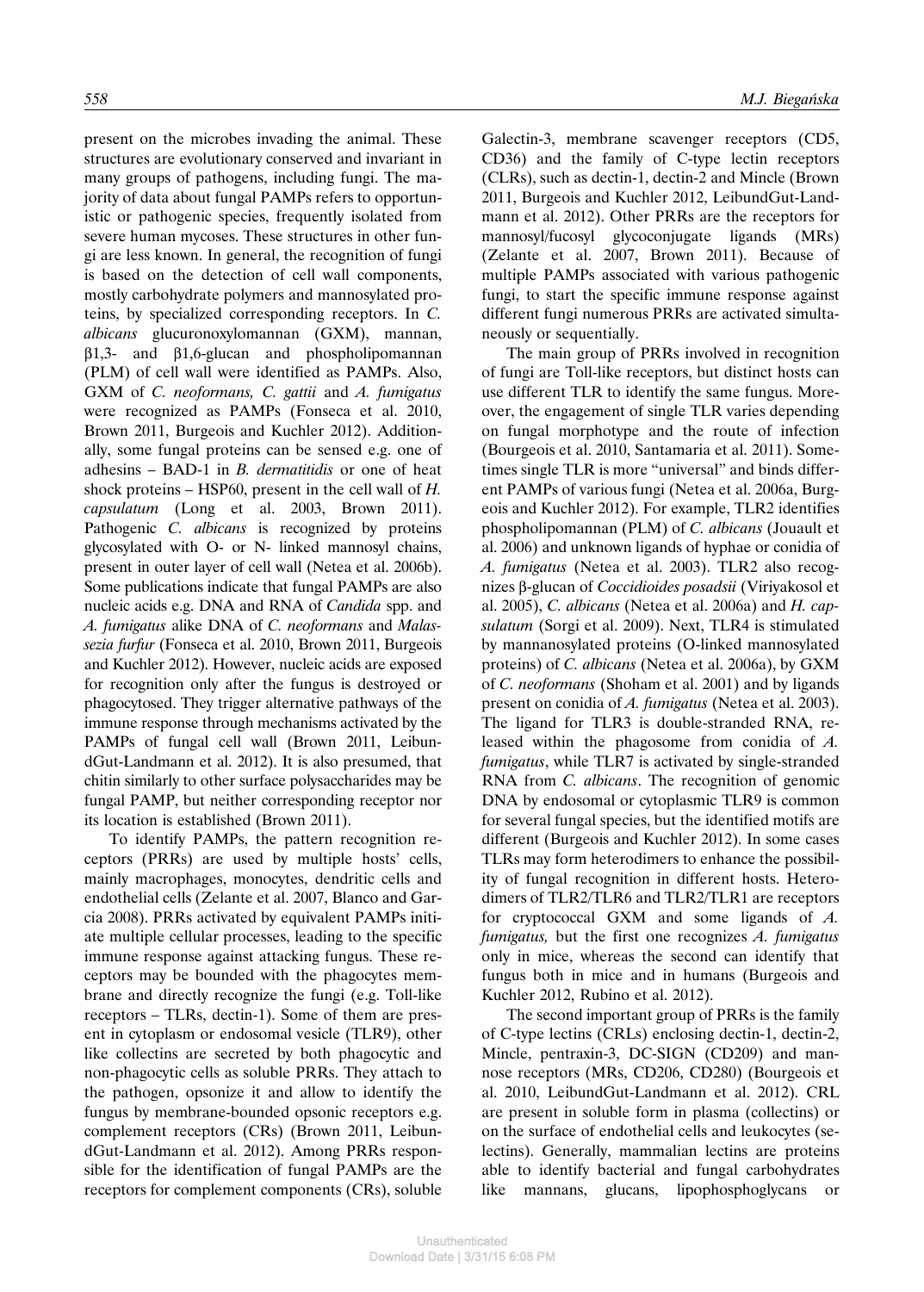| Fungal species          | <b>Fungal PAMPs</b>                        | Recognition of fungal PAMPs<br>by PRRs and co-receptors | PRRs co-receptors with<br>confirmed physical<br>interactions |
|-------------------------|--------------------------------------------|---------------------------------------------------------|--------------------------------------------------------------|
|                         | GXM - glucuronoxyloman                     | TLR4                                                    | Galectin-3:                                                  |
|                         | N-linked mannan                            | TLR4                                                    | Dectin-1;                                                    |
|                         | O-linked mannan                            | TLR4                                                    | SIGNR1                                                       |
| Candida albicans        | PLM - phospholipomannan                    | TLR2; TLR4                                              |                                                              |
|                         | $\beta$ -glucan                            | TLR2/Dectin-1                                           |                                                              |
|                         | genomic DNA                                | TLR9                                                    |                                                              |
|                         | ssRNA                                      | TLR7                                                    |                                                              |
|                         | GXM - glucuronoxyloman                     | TLR4; TLR1/TLR2;<br>TLR2/TLR6 (only in mice)            |                                                              |
|                         | PLM - phospholipomannan                    | TLR2/TLR1; TLR2/TLR6                                    |                                                              |
| Aspergillus fumigatus   | Undefined ligands on hyphae<br>and conidia | TLR <sub>2</sub>                                        |                                                              |
|                         | dsRNA                                      | TLR3                                                    |                                                              |
| Histoplasma capsulatum  | $\beta$ -glucan                            | TLR2/ Dectin-1                                          | Dectin-1                                                     |
| Coccidioides posadsii   | $\beta$ -glucan                            | TLR2/ Dectin-1                                          | Dectin-1                                                     |
| Cryptococcus gattii     | GXM - glucuronoxyloman                     | TLR2/TLR1; TLR2/TLR6                                    |                                                              |
|                         | GXM - glucuronoxyloman                     | TLR2/TLR1; TLR2/TLR6; TLR4                              |                                                              |
| Cryptococcus neoformans | genomic DNA                                | TLR9                                                    |                                                              |
|                         | PLM - phospholipomannan                    | TLR2/TLR1; TLR2/TLR6                                    |                                                              |

Table 1. The occurrence of Pathogen-Associated Molecular Patterns (PAMPs) in chosen fungi and their recognition by Pattern Recognition Receptors (PRRs).

glycoinositol-phospholipids with mannose, glucose and N-acetyloglucosamine domains (Ramkumar et al. 2003, Tizard 2004). One of important lectins is soluble mannose binding lectin (MBL) (Brown 2011). It recognizes mannose and N-acetylglucosamine on many microorganisms, what enables its binding to multiple bacteria and yeasts, including *C. albicans* and *C. neoformans*. MBL is an important factor of innate immunity because it may serve as opsonin and activate the complement alternate pathway (Tizard 2004). Mannose receptor is also present in the cell membrane of mature macrophages and immature myeloid dendritic cells. Besides tissue macrophages the Macrophage Mannose Receptor (MMR), also known as CD206 and MRC1 (mannose receptor C, type 1) is expressed on lymphatic endothelial and on liver cells (Ramkumar et al. 2003, Santamaria et al. 2011). Besides N-mannan of *C. albicans* it identifies also N-acetyl-D-glucosamine and glycoprotein A of *Pneumocystis carinii* (Brown 2011).

Other receptors from C-type lectin family are dectin-1 and dectin-2 (dendritic cells-associated C-type lectins). Dectin-1 – the main receptor for β-glucan is expressed in myeloid dendritic cells. It initiates their endocytosis. Recognition of β-1-3 glucan by this receptor starts the response against various fungi including *Aspergillus*, *Candida*, *Pneymocystis* and *Coccidioides* (Burgeois et al. 2010, LeibundGut-Landman 2012). Sometimes the recognition of fungal β-glucans via dectin-1 is limited, because the morphology of fungus has been changed during phase transformation. A good example is *C. albicans*. During its' yeast phase, β-glucan is exposed only in budding scars, but on the surface of hyphal form of *C. albicans* this structure is covered by the mannan layer (Brown 2011, LeibundGut-Landman 2012). If β-glucan is masked by other components like α-glucan layer of *H. capsulatum* or by external hydrophobin of *A. fumigatus'* resting conidia, to recognize the fungus dectin-1 cooperates with TLRs or with other CLRs e.g. DC-SIGN (Burgeois et al. 2010, Brown 2011).

Dectin-2 identifies the mannose rich motifs of various pathogenic and opportunistic fungi including *H. capsulatum, P. brasiliensis, A. fumigatus, C. albicans* and *Trichophyton rubrum*. Together with dectin-1 it influences the activation of dendritic cells by fungal pathogens (Burgeois et al. 2010).

The third C type lectin – Mincle is typical for macrophages. It identifies α-mannose. Although, this receptor recognizes *C. albicans* and initiates the potent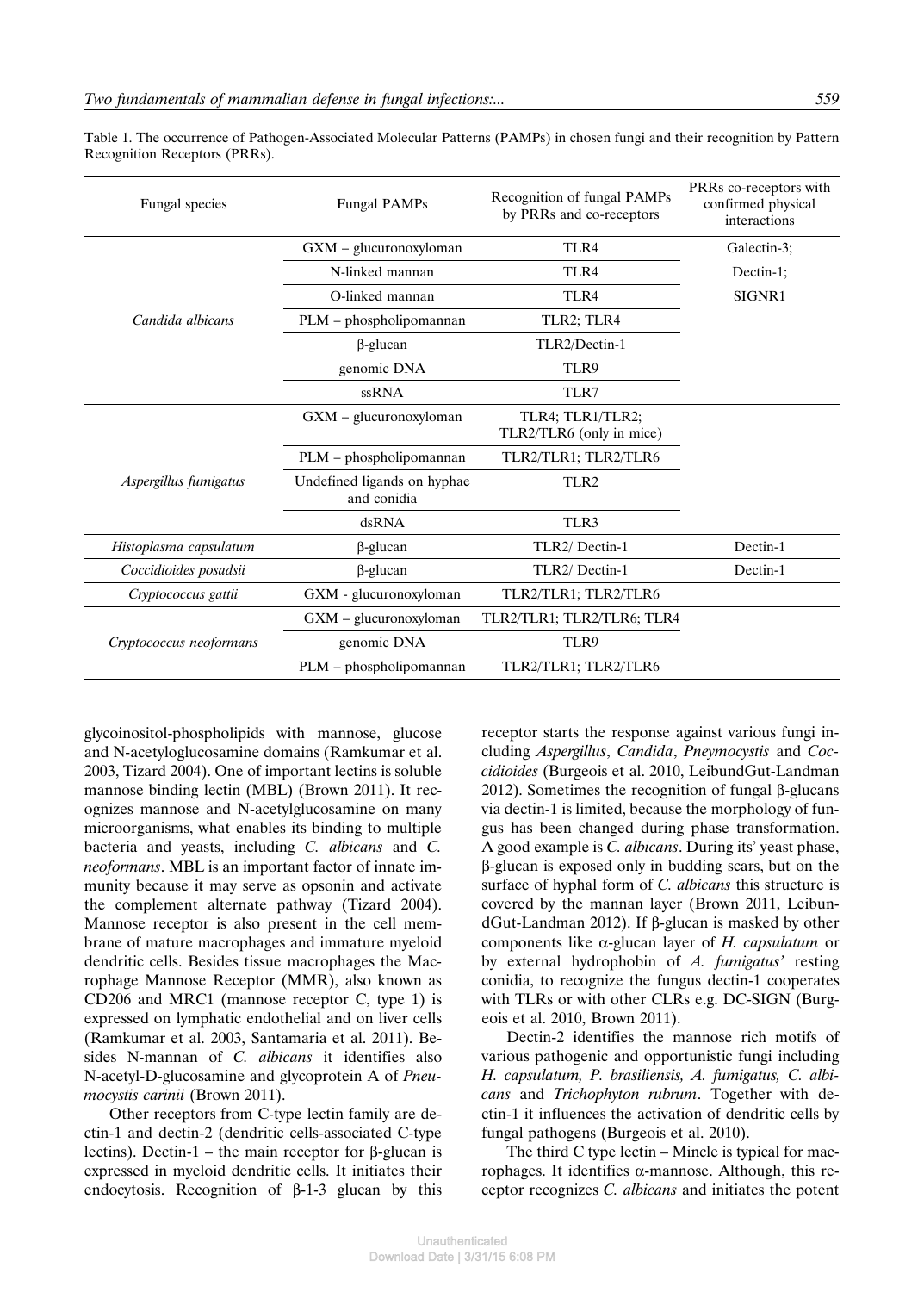inflammatory response, it is not necessary for the phagocytosis of this yeast. Mincle is also involved in *Malassezia* identification. Together with the FcγR (the receptor for Fc fragment of Igs) it also activates the response to *Fonsecaea pedrosi*, although this reaction results in chronic infection (Burgeois et al. 2010, Brown 2011, LeibundGut-Landmann et al. 2012).

Cooperation between several PRRs (also those from different families) enables the adjustment of the host response. It also improves the recognition of PAMPs and increases the specific pathogen identification (Santamaria et al. 2011, Burgeois and Kuchler 2012). For example, pathogenic *C. albicans* is detected by at least three PRRs identifying three surface-associated PAMPs. At first mannose receptor binds to N-linked, branched, long mannose chains of cell wall proteins, but TLR4 recognizes short, O-linked mannose residues of mentioned proteins. Additionally, complex of Dectin-1/TLR2 identifies β-glucan. First two PAMPs are present in the outer part of the cell wall, but β1,3-glucan is situated in its' inner layer. It is accessible only when surface mannoproteins are damaged or in the budding scars of *C. albicans* (Netea et al. 2006b). Also, TLR2 can cooperate with galectin-3 to differentiate *C. albicans* from non-pathogenic *Saccharomyces cerevisiae* (Burgeois et al. 2010).

All of mentioned pathogen recognition receptors activate innate effector cells, although the response induced by them may involve many different pathways. The result of PRRs stimulation by fungal PAMPs also leads to the production of various cytokines, including those triggering the adaptive immunity and T cells differentiation or influencing the antibody response (Burgeois et al. 2010, Brown 2011, LeibundGut-Landmann et al. 2012). The occurrence of various fungal PAMPs in chosen species of pathogenic and opportunistic fungi and their recognition by different PRRs is shown in Table 1.

# **The second step – neutralization of pathogen: complement activation, the inflammatory response and the phagocytic cells**

In order to protect the host, fungal detection and recognition must be followed by neutralization of the invader. One of the most potent host-protecting systems is the complement system able to neutralize some pathogens. In uninfected hosts this system remains inactive, but during the infection complement cascade is instantly activated to destroy the invading microorganisms. Complement components – enzymatic and receptor proteins are produced by hepatocytes and macrophages. Some of them are stored in neutrophils. The accumulation of complement components in neutrophils, macrophages and in body fluids makes them easily accessible for the quick reaction to invaders (Tizard 2004).

Regardless of its innate nature the complement system is activated by both innate and acquired immune mechanisms. The classical activation pathway is initiated during fungal infection by immune complexes made by antibodies bound to fungal antigens. The second way of complement activation is alternative pathway, induced by direct contact of complement component C3 with the carbohydrates and lipopolysaccharides in microbial cell wall. The third way of complement activation is the lectin pathway. This innate mechanism is mediated by soluble mannose binding lectin (MBL) – the PRR mentioned above. All of three complement activation pathways lead to formation of membrane attack complex (MAC) and initiate the pathogen killing (Tizard 2004). In fungal infections the complement may be activated by various PAMPs like exposed β-glucan. Moreover, the recognition of fungal PAMPs may result in opsonization by soluble PRRs e.g. complement components like C3 or MBL. Subsequent recognition and phagocytosis is mediated by appropriate phagocyte receptors including complement receptor 3 (CR3). One of soluble PRRs is respiratory collectin – the pentraxin-3 present in the respiratory portals of entry. It opsonize the inhaled conidia of *A. fumigatus*, activating the complement deposition. The final result of this process is the neutrophilic phagocytosis of conidia (LeibundGut-Landmann et al. 2012). Among the end-effect of complement activation is also the production of chemotactic peptides including C5a and the complex C5b67. The first one attracts the neutrophils and eosinophils, while the second factor is chemotactic for mentioned cells and also for macrophages and basophils (Tizard 2004). Both neutrophils and macrophages are the main phagocytic cells included in the innate immune response for fungal infections (Brown 2011).

The complement activation is also strongly connected with acute inflammatory response, because some of its components degranulate mast cells and influence the release of vasoactive molecules from platelets (Tizard 2004). As it is known one of the clinical signs of dermatophytosis is strong inflammatory response observed as "the ring worm". In all fungal infections inflammatory response is controlled by various PRRs, which may either stimulate the inflammation processes or initiate the anti-inflammatory response. One result of activation of TLR2/TLR1 and TLR2/TLR6 heterodimers is the cytokine production e.g. pro-inflammatory tumor necrosis factor  $\alpha$ (TNF- $\alpha$ ) and Interleukin-12 (IL-12), that stimulates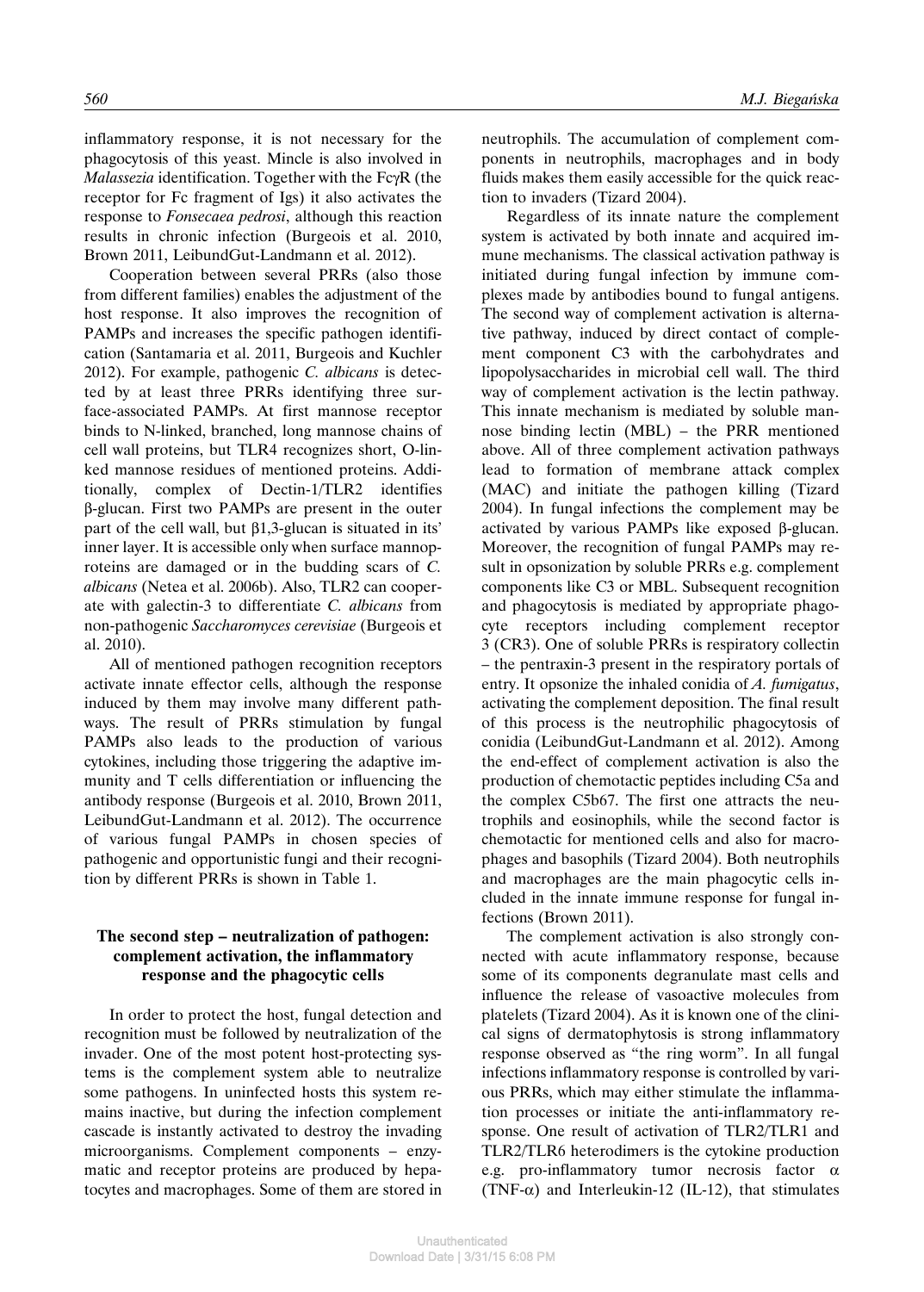adaptive response involving Th-1 cell. This reaction is required for clearance of some fungal infection (Blanco and Garcia 2008, Burgeois and and Kuchler 2012). Additionally, the same heterodimers may activate slightly different signaling pathway, using other intracellular adaptors or transcription factors and resulting in production of IL-10 and TGF-β (Transforming growth factor-β) (Burgeois and and Kuchler 2012). Both of mentioned cytokines are immunosuppressive. IL-10 suppresses the production of IL-2, IFN- $\gamma$  and TNF- $\beta$  and inhibits the secretion of TNF- $\alpha$ , IL-1 and IL-6. It also regulates the function of macrophages and Th-1 cells and activity of B and NK cells. TGF-β influences the differentiation of B and T cells, macrophages and dendritic cells (Tizard 2004). Other PRRs activate the synthesis of different cytokines, chemokines and other factors promoting the antigens processing by antigen presenting cells (APCs), including dendritic cells (DCs) (Bourgeois et al. 2010, LeibundGut-Landmann et al. 2012). Although TLRs are essential for both innate and adaptive immunity, activation of some of these receptors may be also harmful for the host, because they enhance the hyperproduction of pro-inflammatory cytokines in autoimmune or chronic inflammatory diseases (Zelante et al. 2007).

Besides the detection and recognition of fungal pathogens the innate immunity is also involved in neutralization of attacking fungi. The fungus entering the hosts' tissues activates the synthesis of chemotactic factors able to attract the leukocytes and all other effector immune cells. Among chemotactic factors are complement activation products mentioned above, then APs – antimicrobial peptides (described below) and leukotriens. All these factors attract the cells involved in host defense mechanisms e.g. neutrophils, monocytes, macrophages, dendritic cells, natural killer cells and T-γδ cells. After the recognition of fungus by various PRRs phagocytic cells can ingest and destroy fungal elements. Main cells involved in the phagocytosis and killing are macrophages and neutrophils, whereas dendritic cells internalize, process and present fungal antigens (Brown 2011). In different infections various primary effector cells are activated: neutrophils are involved in killing of *C. albicans* and *A. fumigatus,* while macrophages are the primary phagocytic cells during *Cryptococcus* or *Pneumocystis* infections (Blanco and Garcia 2008).

During the phagocytosis, the cellular membrane encloses the fungus in the intracellular phagosome. This process depends on actin, but is also conditioned by phagocyte type, the chemistry of fungal cell wall and the presence of serum opsonins, which facilitates phagocytosis. Moreover, different mechanisms are employed in phagocytosis of different morphological forms of fungus and in their uptake by dendritic cells. DCs can internalize conidia of *Aspergillus* and *Candida* yeasts by coiling mechanism, while hyphal forms of both fungi are phagocytosed by zipper-type mechanism. Additionally, phagocytes and dendritic cells can use special structures based on actin to internalize the fungus. Macrophages ingest conidia of *Aspergillus* by "ruffle-like" structure, while *C. parapsilosis* can be internalized by DCs and macrophages with special structures called "fungipods". After the uptake of fungal elements dendritic cells induce the adaptive immunity, because similarly to other APCs they process and present fungal antigens (Brown 2011).

Killing of the invading fungus may proceed either outside the phagocyte, when the fungal elements cannot be phagocytosed or within the phagolysosome inside the phagocytic cell. The whole process of phagosome maturation and phagolysosome formation is controlled by some TLRs, opsonic and non-opsonic receptors (Brown 2011). The major mechanism of fungal destruction by phagocytes is the respiratory (oxidative) burst, mediated by reactive oxygen intermediates (ROI). The protein complex of phagocyte component NOX2 (gp91phox) forming NADPH oxidase is essential in this process. It assembles at the membrane of phagosome. If the fungal particles were not ingested, it is formed at the plasma membrane of the phagocyte. NADPH oxidase produces the superoxide, subsequently converted into toxic, reactive oxygen intermediates e.g. hydrogen peroxide or hydroxyl radicals. Other intermediates are hypoiodous and hypochlorous acids, produced by myeloperoxidase (MPO) of monocytes and neutrophils. Macrophages are deficient in MPO, but they may acquire this enzyme through mannose receptors and transport it into phagolysosome (Brown 2011). Genetic deficiency of phagocytic NADPH oxidase (e.g. humans with Chronic Granulomatous Disease – CGD) or the loss of MPO significantly increases the risk of severe mycoses including invasive aspergilosis or candydosis (Brown 2011). Production of reactive oxygen intermediates is activated by FcγR and by multiple PRRs including TLRs, soluble galectin-3 or membrane dectin-1 (Brown 2011).

Likewise ROI, the antifungal effect have also Reactive Nitrogen Intermediates (RNI), produced by inducible nitric oxide synthase (iNOS, NOS2). This enzyme removes the amino group from L-arginine and produces nitric oxide (NO), having a small antimicrobial activity of its own. Further reaction of this molecule with superoxide leads to peroxynitrite, which is the potent fungicide. The role of RNI is still uncertain and many aspects of this process remain to be explained. However, the data obtained from experiments on iNOS-deficient mice suggest, that RNI are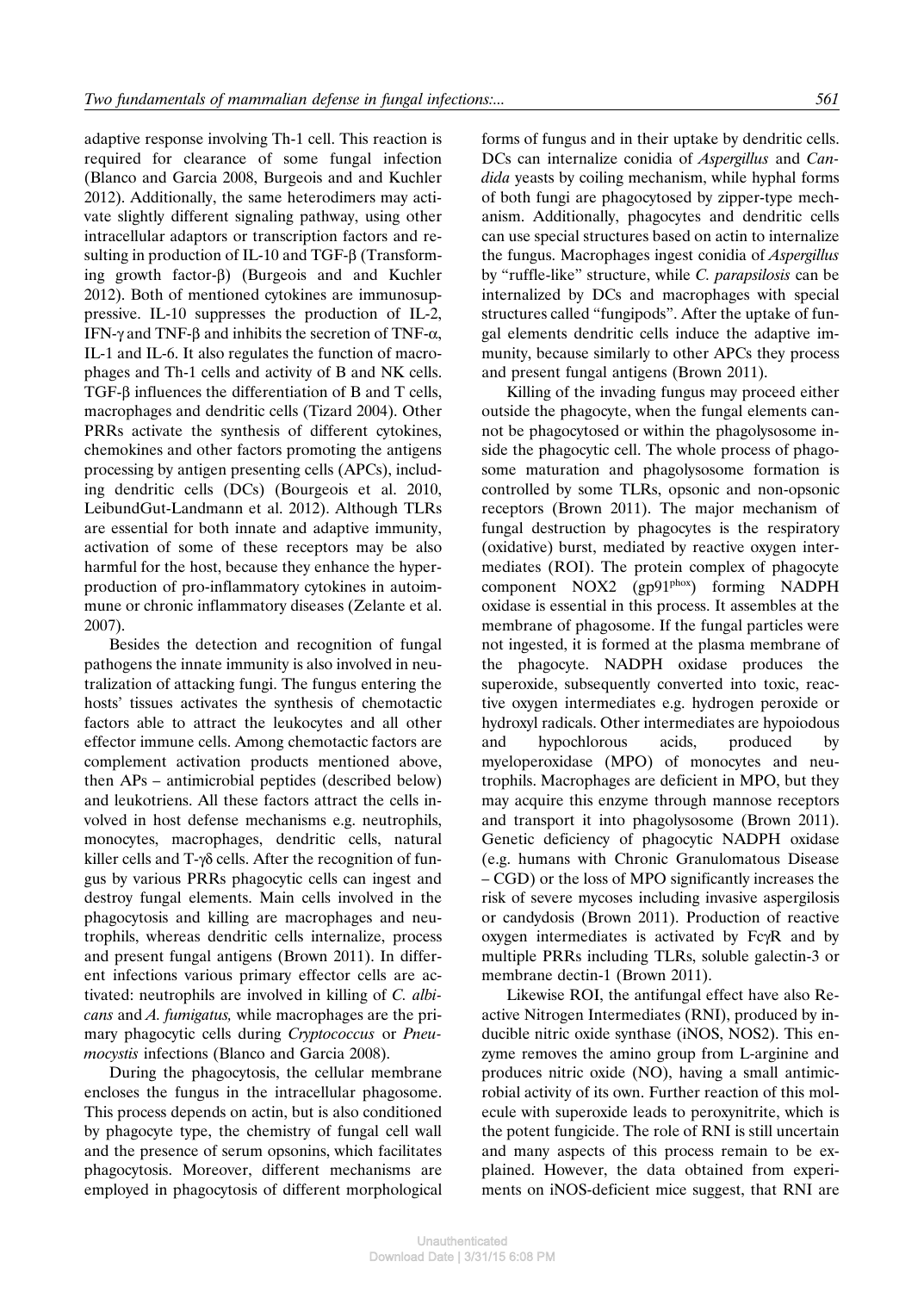important in the outcome of *C. neoformans* infections. At the same time, mice deficient in both iNOS and in NOX2 (gp91<sup>phox</sup>) show extreme susceptibility to candydosis, but *in vitro* their phagocytes maintain the ability to kill *Candida*. It suggests that another mechanism is involved in killing of pathogenic fungi in phagocytes (Brown 2011).

Phagocytic cells have also other, non-oxidative antifungal mechanisms to kill extracellular fungal particles as well as phagocytosed fungi. Among them are gelatinase-associated lipocalin found in neutrophils or special hydrolases – serprocidins. This group of serine proteases encloses cathepsin G, proteinase-3 and elastase. All of them are considered the important antimicrobial factors. These enzymes have antifungal activity e.g. against *Histoplasma, Candida* and *Aspergillus* (Brown 2011). Other elements of phagocyte-mediated antifungal immunity are Antimicrobial Peptides (AMPs) produced by phagocytes and epithelial cells, described below.

# **Humoral factors of the innate antimicrobial and antifungal immunity**

As it was mentioned the first barriers for fungi are skin and mucous membranes. Their role as the physical obstacle for pathogens was described above, but there are some additional factors enhancing the first line of immunity: the antimicrobial peptides (APs; AMPs). APs are gathered in these sites, where the microbial invaders encounter preferably and in the natural "doorways" like the gastrointestinal tract or the airways. Various mammalian cells e.g. epithelial cells of mucosal tissues, leukocytes, circulating phagocytes and other cells can produce some AMPs, varying with chemical structures, antimicrobial potentials and effects on the host cells (Marshal and Arenas 2003, Brandenburg et al. 2012). Antimicrobial peptides are present in cytoplasmic granules inside some cells like neutrophils and lymphocytes, including NK-cells and cytotoxic T-cells (Tizard 2004).

In mammals AMPs were found in humans, pigs, cattle, horses (Brown 2011, Brandenburg et al. 2012) and in rhesus macaques, mice, rats, hamsters, guinea pigs, rabbits. Genes encoding AMPs were also identified in elephant, opossum and hedgehogs (Bruhn et al. 2009). Basing on their structural differences APs were divided into three families: defensins, cathelicidins and histatins. Defensins are cationic, cysteine-rich antimicrobial peptides observed in plants, invertebrates and vertebrates. Six cysteine residues, forming disulfide bonds are characteristic elements of their chemical structure (Bruhn et al. 2009). Mammalian defensins were classified in three families:  $a\alpha$ -,

β- and θ-defensins. Alfa-defensins were discovered in some mammalian species like humans, mice, rhesus macaques and horses, but they were not found in dogs and cattle. They are produced in neutrophils and in secretory, epithelial Paneth cells of the small intestine. The protective role of four different  $\alpha$ -defensins RED1, 2, 3 and RED4, secreted in the gastrointestinal tract of the rhesus macaque has been observed. In horses thirty eight transcripts of intestinal h-defensins have been found, and at least twenty of them may code functional peptides (Bruhn et al. 2009). In humans six  $\alpha$ -defensins have been described as the part of the systemic innate defense: four Human Neutrophil Peptides (HNP) and two Human Defensins – HD5 and HD6. They are contributing to the innate immunity of gastrointestinal mucosal surfaces (Cunliffe 2003). Human neutrophilic  $\alpha$ -defensins HNP1-HNP4 have antifungal effect against *A. fumigatus, C. albicans, C. neoformans* and *H. capsulatum*, but the mechanism of this fungicidal activity is not explained (Brown 2011). Well-studied mice h-defensins are the cryptdins and cryptdins-related enteric peptides. Twenty three different peptides have been described in the small intestine, cecum, colon and rectum of these animals. It is presumed, that these defensins regulate local bacterial colonization and play an important role in the protection against the infection of given GI sections (Bruhn et al. 2009). In guinea pigs defensins called guinea pig neutrophil peptides (GPNPs) have revealed fungicidal effect against yeasts *– C. parapsilosis* and *C. neoformans* (Selsted and Harwig 1987). Defensins obtained from hamsters' neutrophils HaNP-1, 2, 3 and HaNP-4 (Hamster Neutrophil Peptides) have various antimicrobial activity depending on the peptide and its amount (Mak et al. 1996).

Beta-defensins being a part of humoral innate mechanisms have been found in mucus, in several tissues of different mammals and also in the udder. It is believed, that they are involved in maintaining the natural biota associated with multiple, different niches such as skin, the airways, the GI tract starting from the oral cavity and genitourinary tract (Weinberg et al. 1998, Bruhn et al. 2009, Brandenburg et al. 2012). *In vivo* β-defensins show anti-microbial activity against fungi e.g. *C. albicans,* some enveloped viruses and G+ and G- bacteria (Bruhn et al. 2009, Brandenburg et al. 2012).

Theta-defensins were isolated from leukocytes and from the bone marrow of rhesus macaques. In non-human Primates they display antifungal, antibacterial and antiviral activity. In humans mRNAs encoding two θ-defensins are expressed in the bone marrow, but functional θ-defensins are missing (Selsted 2004). It is presumed that it may influence the humans' susceptibility to HIV infections (Nguyen et al. 2003).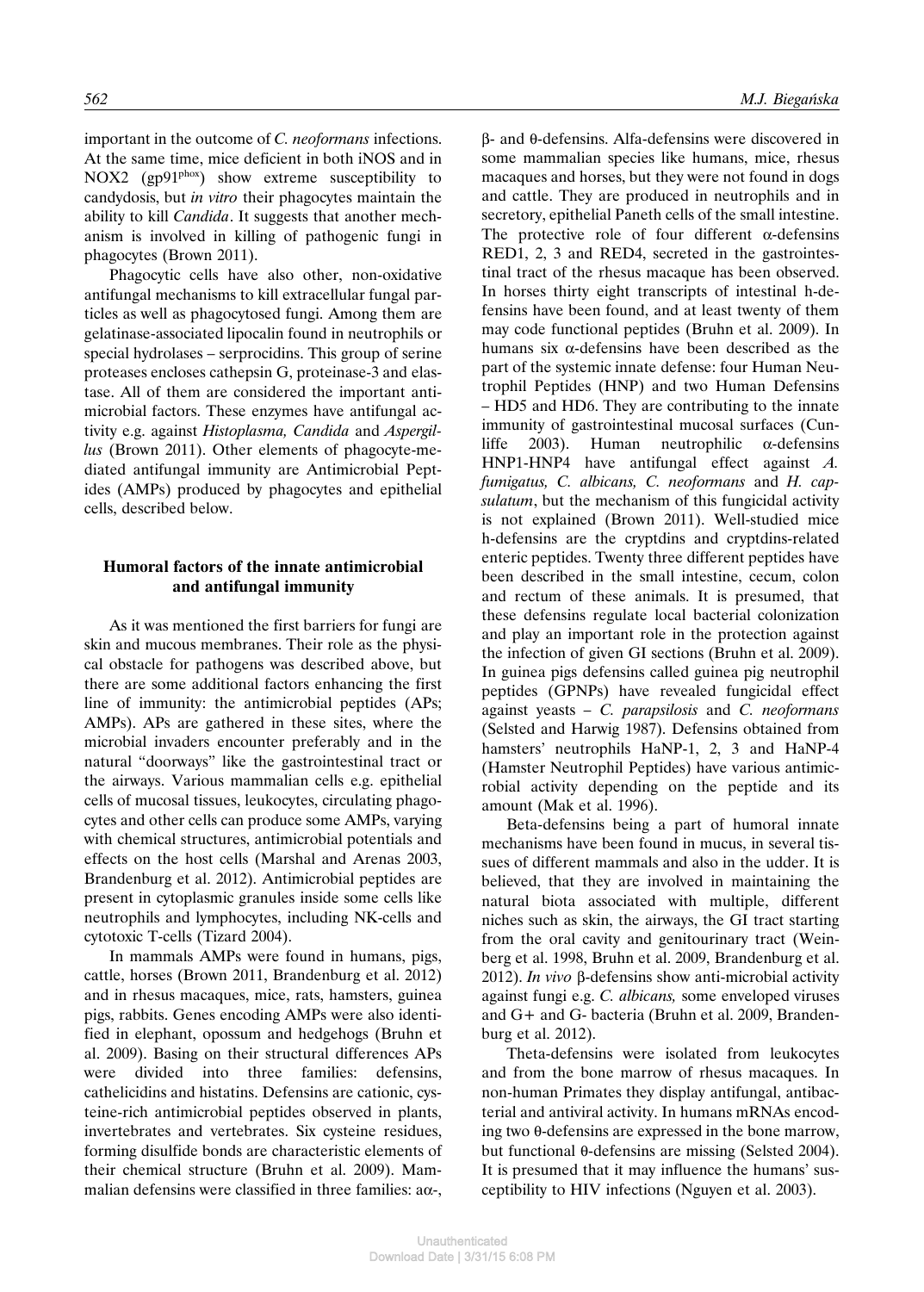| AP family/sub-family |                     | Characteristic<br>element of structure                                  | Mamalian species                                                                                        | Antimicrobial activity/other activity                                                                                                                          |                                                                                                                                                                                                                                                    |  |
|----------------------|---------------------|-------------------------------------------------------------------------|---------------------------------------------------------------------------------------------------------|----------------------------------------------------------------------------------------------------------------------------------------------------------------|----------------------------------------------------------------------------------------------------------------------------------------------------------------------------------------------------------------------------------------------------|--|
| Defensins            | $\alpha$ -defensins | cryptdins and<br>cryptdins-related<br>enteric peptides<br>(23 peptides) | 6 cysteine residues,<br>forming disulfide<br>bonds, position<br>of the cysteins vary<br>in sub-families | mice                                                                                                                                                           | regulation of local bacterial<br>colonization; protection against the<br>infection of selected gastrointestinal<br>tract (GI) sections                                                                                                             |  |
|                      |                     | Human Neutrophil<br>Peptides - HNP<br>(4 peptides)                      |                                                                                                         | humans                                                                                                                                                         | induction of chemokine synthesis;                                                                                                                                                                                                                  |  |
|                      |                     | Human Defensins<br>- HD5 and HD6                                        |                                                                                                         | humans                                                                                                                                                         | induction of chemokine synthesis                                                                                                                                                                                                                   |  |
|                      |                     | $4 \alpha$ -defensins:<br>RED1, RED2,<br>RED 3 and RED4                 |                                                                                                         |                                                                                                                                                                | rhesus macaques protection of gastrointestinal tract (GI);                                                                                                                                                                                         |  |
|                      |                     | DEFA I and<br>$~20$ other peptides                                      |                                                                                                         | horses                                                                                                                                                         | probable protection of intestines;<br>antimicrobial activity                                                                                                                                                                                       |  |
|                      |                     |                                                                         |                                                                                                         | rats,<br>rabbits,<br>guinea pigs <sup>1</sup> ,<br>hamsters <sup>2</sup>                                                                                       | <sup>1</sup> GPNPs – microbicidal for selected<br>bacteria, antifungal against C. albicans<br>and C. neoformans<br>${}^{2}$ HaNP-1, 2, 3, 4 – antibacterial activity<br>depending on peptide and its<br>concentration                              |  |
|                      | $\beta$ -defensins  |                                                                         |                                                                                                         | various species                                                                                                                                                | anti-microbial activity against fungi e.g.<br>C. albicans, G+ and G- bacteria and<br>some enveloped viruses; maintaining the<br>natural biota of different niches (e.g.<br>skin, oral cavity and airways, the<br>intestines, genito-urinary tract) |  |
|                      | $\theta$ -defensins |                                                                         |                                                                                                         | rhesus macaques,<br>primates                                                                                                                                   | antifungal, antibacterial and antiviral                                                                                                                                                                                                            |  |
| Cathelicidins        |                     | N-terminal cathelin humans, rodents,<br>domain                          | horses, pigs and<br>cattle.                                                                             | activity against parasites, bacteria<br>or fungi;<br>cytotoxic effect on eukaryotic cells;<br>induction of chemokine synthesis                                 |                                                                                                                                                                                                                                                    |  |
| Histatins            |                     | cationic peptides,<br>rich in histidine                                 | humans, primates                                                                                        | maintaining of oral health;<br>antibacterial and antifungal activity<br>(e.g. Histatin 5 activity against<br>C. albicans, C. neoformans<br>and $A.$ fumigatus) |                                                                                                                                                                                                                                                    |  |
|                      |                     |                                                                         |                                                                                                         |                                                                                                                                                                |                                                                                                                                                                                                                                                    |  |

| Table 2. The occurrence of various antimicrobial peptides (APs) and their activities in different mammals. |  |  |  |  |  |  |
|------------------------------------------------------------------------------------------------------------|--|--|--|--|--|--|
|------------------------------------------------------------------------------------------------------------|--|--|--|--|--|--|

The second group of AMPs are cathelicidins secreted by leukocytes. They have been identified in humans, rodents, horses, pigs and cattle. Their expression/presence is not restricted only to lymphoid organs, because they have been also found in the skin, intestinal epithelium and in the brain. Cytotoxic effect on eukaryotic cells and activity against parasites, bacteria or fungi has been demonstrated for cathelicidins. In humans there is the only one cathelicidin – hCAP-18. It has been found in monocytes, lymphocytes and NK cells, in neutrophil granules and in epithelial cells. The hCAP-18 has been also detected in plasma and in the secretions such as seminal fluid or sweat. This cathelicidin is able to disrupt cellular membranes of

*Cryptococcus* and *Candida*, but it has no effect on filamentous fungi. Both cathelicidins and defensins induce chemokine synthesis (Brown 2011, Brandenburg et al. 2012).

Histatins, the third group of mammalian APs, reveal antibacterial and antifungal activity and maintain oral health. These peptides are secreted by the parotid, sublingual and submandibular salivary glands. The strong activity of histatin 5 against *C. albicans, C. neoformans* and *A. fumigatus* has been already proven. Antifungal activity of histatins encloses disruption of outer cellular membrane followed by cell lysis, dysregulation of the cell wall synthesis and depolymerysation of actin cytoskeleton (Brandenburg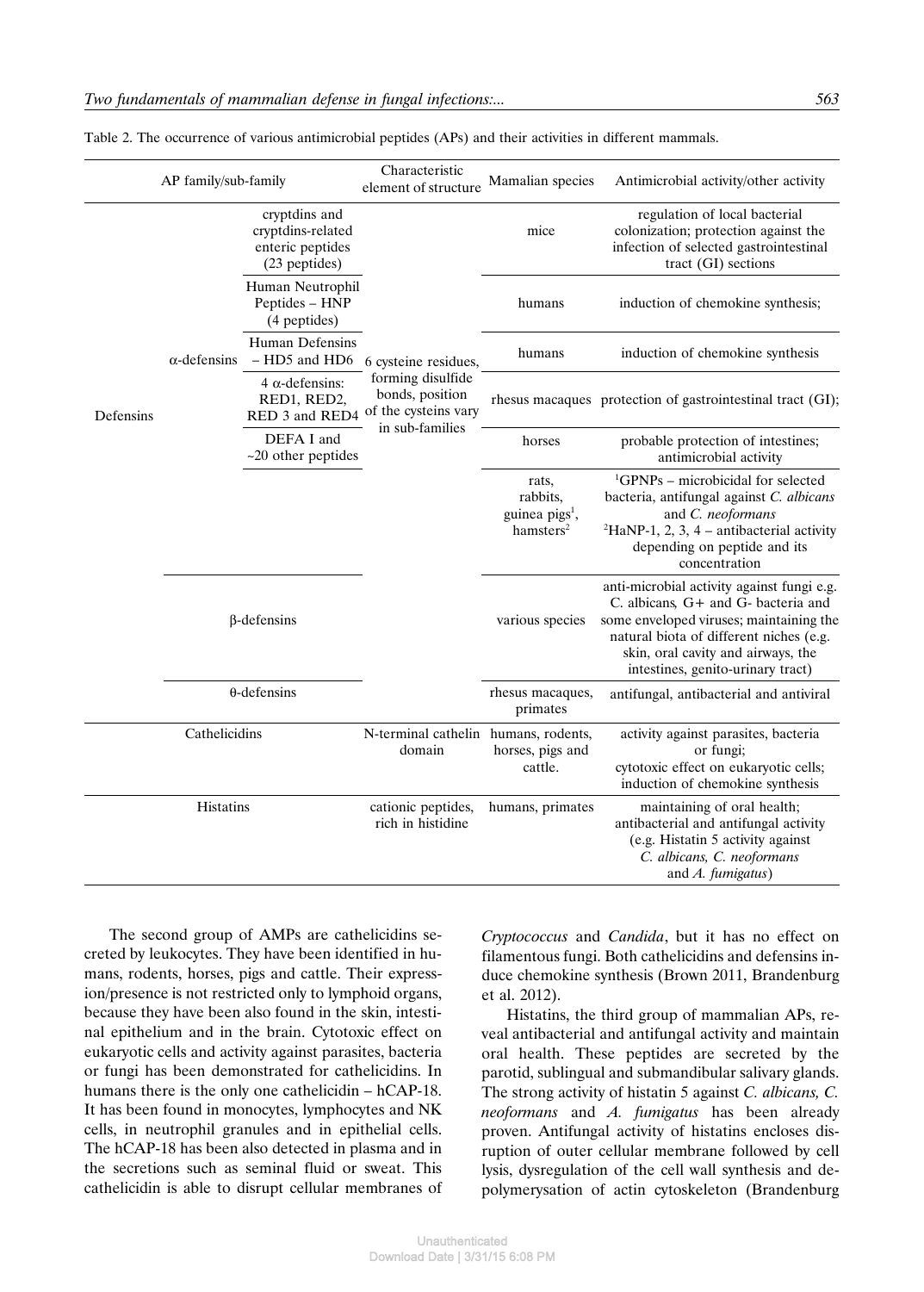et al. 2012). Table 2 shows the occurrence of mammalian APs and their known activity in chosen animal species.

Epithelial antimicrobial peptides, called small Cationic Antimicrobial Peptides (CAPs) have been found in various mammals, birds and other animals – insects and amphibians. They have strong cationic charge, because of multiple arginine and lysine residues. Among them are CAPs found in pigs – cecropins and protegrins (Weinberg et al. 1998).

Besides antimicrobial activity important feature of AMPs is their influence on the immune system. These peptides are chemotactic factors for immune and non-immune cells (e.g. macrophages, neutrophils, dendritic cells, T-cells). They act like adjuvants in the inflammatory response. Also it has been proven, that AMPs can modify the expression of pro-inflammatory cytokines such as TNF-α or IL-1β and anti-inflammatory cytokines like IL-10, at the same time. It indicates, that APs maintain the balance between the induction of inflammation and the protection of host from harmful effects of the excessive inflammatory response (Brandenburg et al. 2012). During infection their activity intensify innate and adaptive responses. Their impact on the host defense involves the enhancement of phagocytosis. Also, AMPs play a role in the recruitment and maturation of antigen presenting cells e.g. dendritic cells (Brandenburg et al. 2012). All collected data demonstrate, that antimicrobial peptides are significant elements of host-pathogen interactions and may determine their outcome.

#### **Endothermy**

Besides the complexity of their immunity, the mammalian resistance to pathogenic fungi is strongly connected with the endothermy of these animals (Robert and Casadeval 2009, Bergman and Casadevall 2010). This is an evolutionary achievement of warm-blooded mammals and birds. Despite all metabolic costs elevated rates of resting metabolism determine high and stable body temperature and ensure high, prolonged activity of these animals. Also, endothermic animals are independent of ambient temperature and capable of inhabiting various environments, including habitats with low or highly variable temperatures (Hillenius and Ruben 2004). Additionally, it is suggested that these physiological adaptations were selected during evolution, because they had provided better protection against many pathogens (Casadevall 2005). Data confirming this were presented in some experiments, done by Casadevall's groups (Robert and Casadevall 2009, Bergman and Casadevall 2010). The tests were based on the comparison of mammalian temperature with thermal growth tolerances of chosen ascomycetous and basidiomycetous species, examined for growth in temperatures ranging from  $+4$ <sup>o</sup>C to  $+45$ <sup>o</sup>C. Statistical analysis revealed that most of the investigated fungi can grow at temperature range  $12\n-30$ °C, but their thermal tolerance decreases rapidly if the temperatures exceeds 35°C. Moreover, the authors noticed that every  $1^{\circ}$ C increase of the cultivation temperature, excluded the growth of further ~6% of strains. Additionally, the proportion of strains growing at  $25^{\circ}$ C was higher among the isolates from living hosts, than among those recovered from soil. At 37°C the proportion of growing strains was significantly higher for isolates from endothermic animals (Robert and Casadevall 2009). The authors have suggested, that temperatures in the  $30-40^{\circ}$ C range generate "the thermal exclusionary zone", which can protect mammals against many environmental pathogens. According to presented opinion, the inability of most fungal species to grow at the range of mammalian body temperature, reflects the relative paucity of fungal diseases in the immunocompetent mammals. Moreover, fever occurring as the systemic reaction during infection, adds further 1-3°C to the normal body temperature, what can also reduce the proportion of fungi inhabiting and surviving in the host (Robert and Casadevall 2009, Bergman and Casadevall 2010).

More data confirming mentioned hypothesis can be found in the literature. Normal body temperature of rabbits is  $39-40^{\circ}$ C. In these animals the systemic infection with*C. neoformans* is difficult to obtain even by direct injection of fungus. Probably their high body temperature makes them relatively resistant to the infection. However, the disease may be induced experimentally under two conditions: firstly, the fungus has to be inoculated directly to the testes, where the temperature is lower and secondly, the animals' immunity should be suppressed e.g. with administration of corticosteroids (Casadevall 2005). The influence of body temperature may also be observed in White Nose Syndrome (WNS) of bats, caused by *Geomyces destructans,* a psychrophilic fungus, colonizing the skin. The disease occurs in different species, but exclusively in hibernating animals, when their body temperature is the lowest (Casadevall 2005, Blehert et al. 2009). The recovery from WNS is possible when bats are awoken from hibernation, properly treated and kept in the temperature range 18-23°C (Meteyer et al. 2011, Casadevall 2012). Also, it was observed, that raising of the temperature in terrarium to the  $37^{\circ}$ C, along with the body temperature of frogs infected by *Batarachochytrium dendrobatidis–*enables the cure (Casadevall 2005). In general, it can be stated, that the increase of temperature may influence the positive outcome of the fungal disease.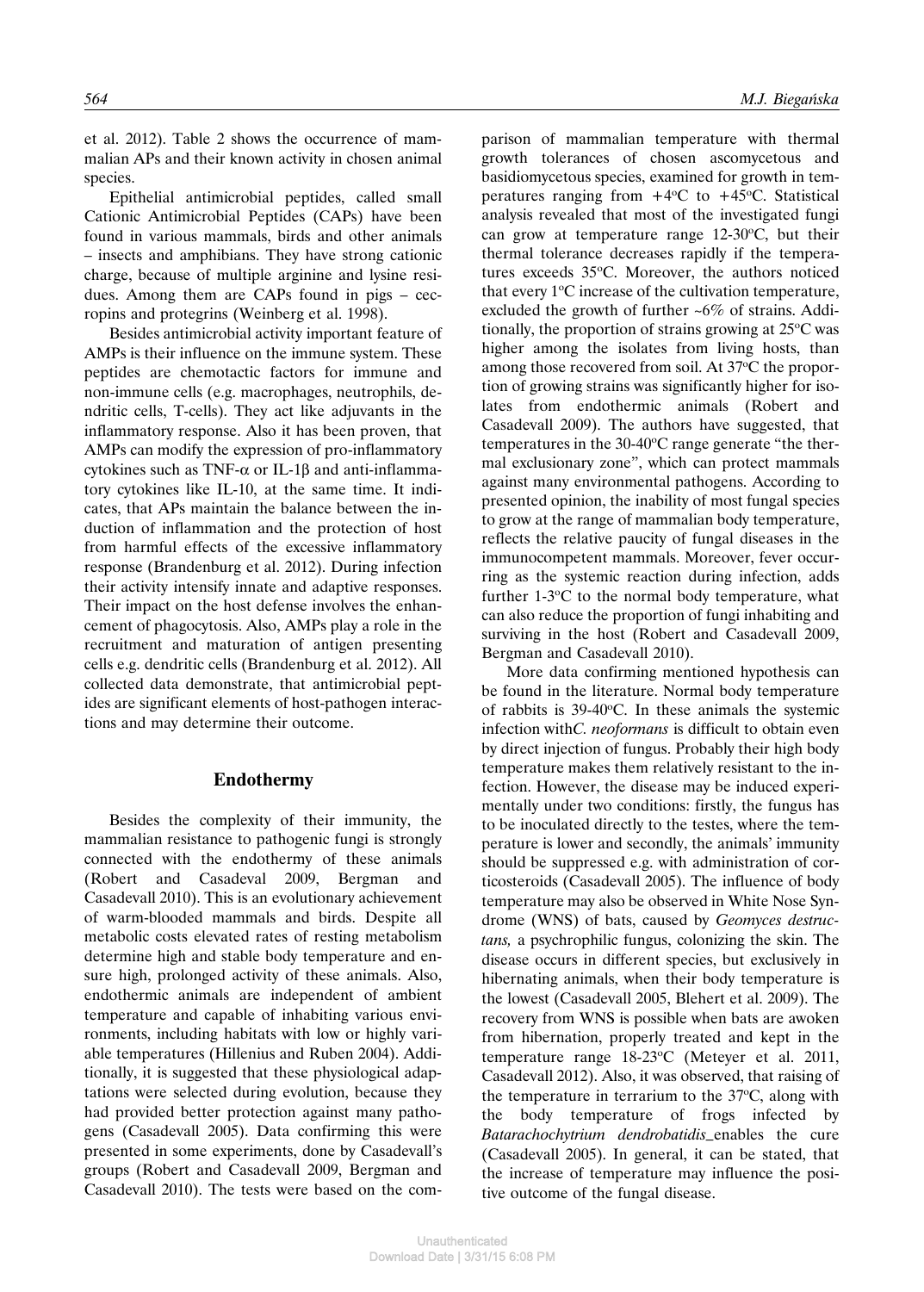### **Conclusion**

The biological significance of fungi existing in the environment can hardly be ignored. In human and veterinary medicine the most important are fungi capable to infect the host and to develop clinical mycoses – the primary pathogens. Also, in recent years the major medical attention has been focused on saprophytic or commensal fungal species (like *Aspergillus, Cryptococcus* or *Candida*), causing severe, opportunistic infections in hosts with primary and secondary immunodeficiencies. However, the list of pathogenic fungi seems to be quite short when compared to numerous species prevailing in our environment. In the vast majority of cases, this constant contact with fungi does not lead to the infection, because mechanisms of innate immunity, followed by the more specific adaptive response are suitable for defense against the majority of fungi inhabiting our environment. If innate mechanisms are suppressed or disturbed or they are unable to avoid the fungal infection, critical role plays the cell mediated immunity with the dominance of Th1 type of the immune response (Blanco and Garcia 2008). In some cases innate mechanisms play a role in commensal host-fungal interaction, as it is with *C. albicans* participating in the oral, gastrointestinal or vaginal biota of healthy individuals (Jouault et al. 2006). The homeostasis between commensal yeasts and their host is conditioned by the presence of other members of biota and by hosts' defense mechanisms including physical barriers and immunity. Additionaly it is aided by special Antimicrobial Peptides (APs, AMPs) secreted by various cells, including epithelial cells of mucosal tissues and phagocytes. AMPs maintain the natural biota and together with it, prevent the colonization of pathogens in the gastrointestinal tract and in the genitourinary tract (Bruhn et al. 2009, Brandenburg et al. 2012). Antimicrobial peptides also influence both type of hosts' immunity by activation of various phagocytes and enhancing their phagocytic activity. Also, APs control the inflammatory response and take part in antigen presentation and differentiation of B- and T-cells (Brandenburg et al. 2012).

Innate immunity mechanisms have been programmed to detect all encountering microbes, including fungi, but they have not been designed for specific identification of particular fungus. The innate immunity provides the general reaction and quickly distinguishes the invaders on the basis of alien PAMP structures present on all microbes. The recognition is done by the set of various pathogen recognition receptors, expressed on host cells, including sentinel macrophages, neutrophils and dendritic cells or secreted in soluble form. PRRs like Toll-like receptors and C-type lectins, are activated by elements of the fungal cell wall (e.g. β-glucan, mannan, carbohydrate polymers and mannosylated proteins) or by fungal nucleic acids (Brown 2011, Burgeois and Kuchler 2012, LeibundGut-Landmann et al. 2012). After detection of fungal PAMPs, pathogen recognition receptors stimulate the inflammatory response including the migration of innate phagocytic cells and production of various cytokines. Some of them influence the acquired immunity either increasing the antifungal effect or suppressing it. In fungal infections macrophages and neutrophils are the main effector cells capable of destroying fungi. The internalization of fungus by phagocyte leads to the formation of phagosome and destruction of fungal elements by oxidative and non- oxidative mechanisms (Brown 2011).

The second great advantage of mammals in defense against fungal pathogens is edothermy, supporting mammalian immunity. Achieved during evolution high and stable body temperature makes "the thermal exclusion zone" for most of the fungi. The limit of mammalian temperature range  $35\n-40^{\circ}\text{C}$  is the boundary, which can hardly be explored by potentially pathogenic, environmental fungi (Robert and Casadeval 2009, Bergman and Casadevall 2010). Most of known primary fungal pathogens and opportunists such as *C. neoformans, P. marneffei* or *C. albicans* are thermo-tolerant, because only these fungi are able to grow in the temperature of mammalian body (Cooper and Haycocks 2000, Casadevall 2005, Casadevall 2007). Moreover, all pathogenic fungi have special adaptations allowing for evasion of innate defense mechanisms. They either inhibit the recognition by concealing of their PAMPs with extracellular capsule or "atypical" external layer or they are able to avoid phagocytosis, escape from phagosome or resist the oxidative burst with anti-oxidant enzymes. Usually, in clinical mycoses additional factors exist, increasing the susceptibility of host e.g. disorders causing the loss of phagocytic cells or the defects in their antifungal functions (Brown 2011). Moreover, the risk of opportunistic fungal infections increases enormously in all cases of primary/secondary immunodeficiences, including AIDS and oncological diseases and in endocrine disorders (e.g. diabetes) (Batura-Gabryel 2003, Sobol et al. 2009). In the majority of fungal infections in humans, observed in recent years, either the innate mechanisms of defense were debilitated or the invasive medical procedures helped the invading fungi to pass over the immunity (Nawrot and Karpiewska 2002, Pasqualotto et al. 2006). In animals, the relationship between the primary/secondary immunosuppression and susceptibility to fungal infections is not fully explained yet. However, it is known that in cases of Severe Combined Immunodeficiency syndrome (SCID) occurring in mice, Arabian horses and dogs of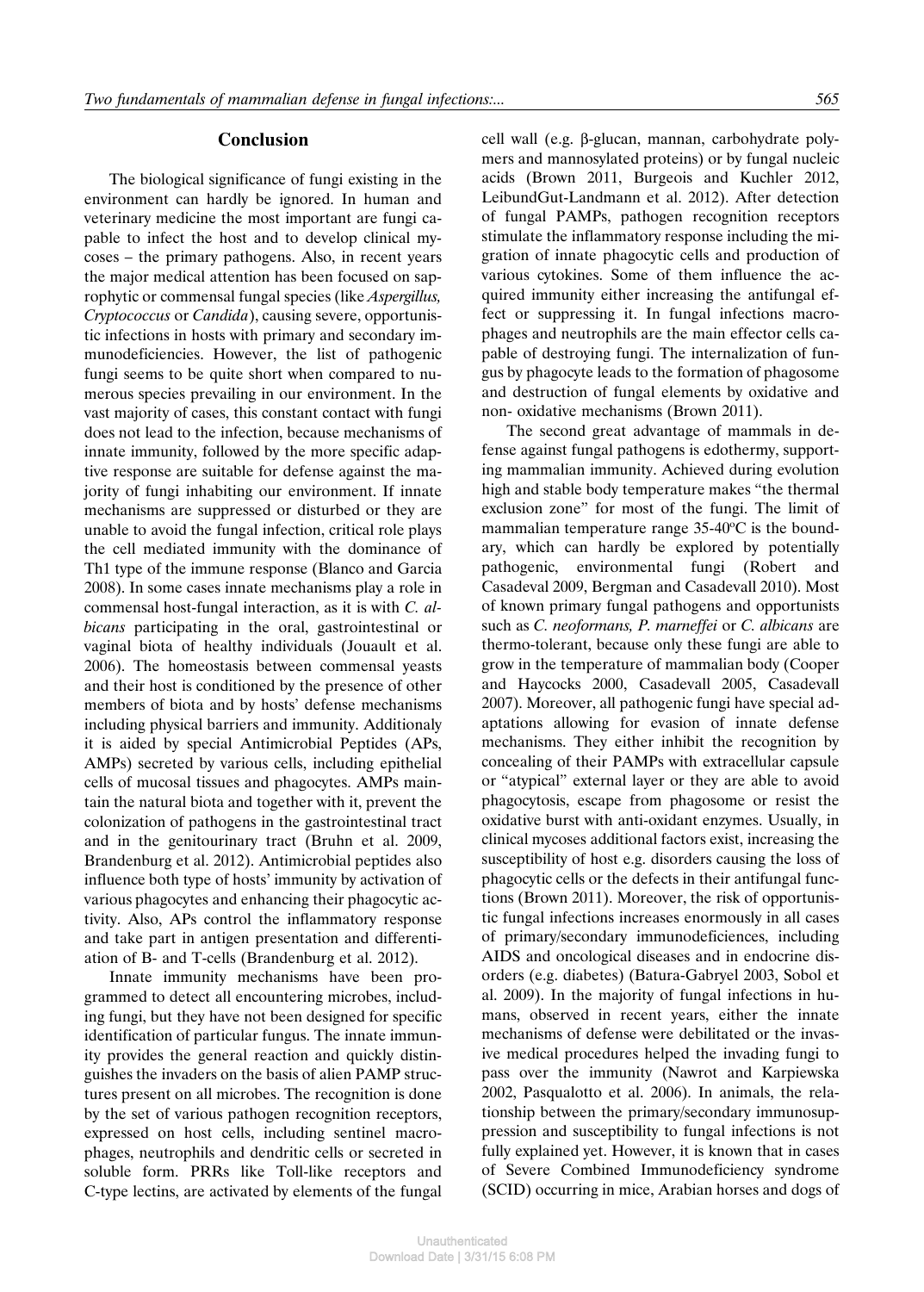some breeds (Basset Hounds, Jack Russell Terriers and Cardigan Welsh Corgi) increased susceptibility to various infections, including fungal were observed, due to inability to form the proper immune response (Perryman 2004). In our experiments, we have observed significantly higher yeast colonization of diabetic dogs and cats comparing to group of healthy animals.

Although the mammalian endothermy and mechanisms of immunity are competent and sufficient in most cases, we have created new possibilities for fungi to invade and to inhabit our organisms. Soon we'll be forced to find the new ways to support our natural barriers and innate mechanisms of defense.

#### **References**

- Andrianopoulos A (**2002**) Control of morphogenesis in the human fungal pathogen *Penicillium marneffei*. Int J Med Microbiol 292: 331-347.
- Batura-Gabryel H (**2003**) Grzybice głębokie u chorych na AIDS. Mikologia Lekarska 10: 319-324.
- Bergman A, Casadevall A (**2010**) Mammalian endothermy optimally restricts fungi and metabolic costs. MBio DOI:10.1128/mBio.00212-10
- Blackwell M (**2011**) The fungi: 1,2,3...5.1 million species? Am J Bot 98: 426-438.
- Blanco JL, Garcia ME (**2008**) Immune response to fungal infections. Vet Immunol Immunopathol 125: 47-70.
- Blehert DS, Hicks AC, Behr M, Meteyer CU, Berlowski-Zier BM, Buckles EL, Coleman JT, Darling SR, Gargas A, Niver R, Okoniewski JC, Rudd RJ, Stone WB (**2009**) Bat white-nose syndrome: an emerging fungal pathogen? Science 323: 227.
- Bourgeois C, Kuchler K (**2012**) Fungal pathogens-a sweet and sour treat for toll-like receptors. Front Cell Infect Microbiol 2: 142.
- Bourgeois C, Majer O, Frohner IE, Tierney L, Kuchler K (**2010**) Fungal attacks on mammalian hosts: pathogen elimination requires sensing and tasting. Curr Opin Microbiol 13: 401-408.
- Brandenbug LO, Merres J, Albrecht LJ, Varoga D, Pufe T (**2012**) Antimicrobial peptides: mulitifunctional drugs for different applications. Polymers 4: 539-560.
- Brown GD (**2011**) Innate antifungal immunity: the key role of phagocytes. Annu Rev Immunol 29: 1-21.
- Bruhn O, Paul S, Tetens J, Thaller G (**2009**) The repertoire of equine intestinal h-defensins. BMC Genomics 10: 631.
- Casadevall A (**1995**) Antibody immunity and invasive fungal infections. Infect Immun 63: 4211-4218.
- Casadevall A (**2005**) Fungal virulence, vertebrate endothermy and dinosaur extinction: is there a connection? Fungal Genet Biol 42: 98-106.
- Casadevall A (**2007**) Determinants of virulence in the pathogenic fungi. Fungal Biol Rev 21: 130-132.
- Casadevall A (**2012**) Fungi and the rise of mammals. PLoS Pathog. 8: e1002808.
- Cooney NM, Klein BS (**2008**) Fungal adaptation to the mammalian host: it is a new world, after all. Curr Opin Microbiol 11: 511-516.
- *566 M.J. Biegańska*
	- Cooper CR Jr, Haycocks NG (**2000**) *Penicillium marneffei*: an insurgent species among the penicillia. J Eukaryot Microbiol 47: 24-28.
	- Cunliffe RN (**2003**) Alfa-defensins in the gastrointestinal tract. Mol Immunol 40: 463-467.
	- Dworecka-Kaszak B (**2008**) Mikologia Weterynaryjna. Wydawnictwo SGGW, Warszawa Faisal M, Elsayed E, Fitzgerald SD, Silva V, Mendoza L (**2007**) Outbreaks of *phaeohyphomycosis* in the chinook salmon (*Oncorhynchus tshawytscha*) caused by *Phoma herbarum*. Mycopathologia 163: 41-48
	- Fonseca FL, Nohara LL, Cordero RJ, Frases S, Casadevall A, Almeida IC, Nimrichter L, Rodrigues ML (**2010**) Immunomodulatory effects of serotype B glucuronoxylomannan from *Cryptococcus gattii* correlate with polysaccharide diameter. Infect Immun 78: 3861-3870.
	- Cao H, Zheng W, Xu J, Ou R, He S, Yang X (**2012**) Identification of an isolate of *Saprolegnia ferax* as the causal agent of saprolegniosis of Yellow catfish (*Pelteobagrus fulvidraco*) eggs. Vet Res Commun 36: 239-244.
	- Hillenius WJ, Ruben JA (**2004**) The evolution of endothermy in terrestrial vertebrates: Who? When? Why? Physiol Biochem Zool 77: 1019-1042.
	- Hussein MM, Hatai K, Nomura T (**2001**) *Saprolegniosis* in salmonids and their eggs in Japan. J Wildl Dis 37: 204-207.
	- Jouault T, El Abed-El Behi M, Marttnez-Esparza M, Breuilh L, Trinel PA, Chamaillard M, Trottein F, Poulain D (**2006**) Specific recognition of *Candida albicans* by macrophages requires Galectin-3 to discriminate *Saccharomyces cerevisiae* and needs association with TLR2 for signaling. J Immunol 177: 4679-4687.
	- Krutkiewicz A (**2010**) Czynniki chorobotwórczości *Candida albicans* Mikologia Lek 17: 134-137.
	- LeibundGut-Landmann S, Wuthrich M, Hohl TM (**2012**) Immunity to fungi. Curr Opin Immunol 24: 449-458.
	- Long KH, Gomez FJ, Morris RE, Newman SL (**2003**) Identification of heat shock protein 60 as the ligand on *Histoplasma capsulatum* that mediates binding to CD18 receptors on human macrophages. J Immunol 170: 487-494.
	- Mak P, Wójcik K, Thorgersen IB, Dubin A (**1996**) Isolation, antimicrobial activities, and primary structures of hamster neutrophil defensins. Infect Immun 64: 4444-4449
	- Marshal SH, Arenas G (**2003**) Antimicrobial peptides: a natural alternative to chemical antibiotics and a potential for applied biotechnology. Electron J Biotechn 6: 271-284.
	- McEwan NA (**2001**) *Malassezia* and *Candida* infections in bull terriers with lethal acrodermatitis. J Small Anim Pract 42: 291-297.
	- Meteyer CU, Valent M, Kashmer J, Buckles EL, Lorch JM, Blehert DS, Lollar A, Berndt D, Wheeler E, White CL, Ballmann AE (**2011**) Recovery of little brown bats (*Myotis lucifugus*) from natural infection with *Geomyces destructans*, white-nose syndrome. J Wildl Dis 47: 618-626.
	- Monod M, Capoccia S, Lechenne B, Zaugg C, Holdom M, Jousson O (**2002**) Secreted proteases from pathogenic fungi. Int J Med Microbiol 292: 405-419.
	- Nawrot U, Karpiewska A (**2002**) Patogeneza zakażeń wywołanych przez *Candida albicans.* Mikologia Lek 9: 137-143